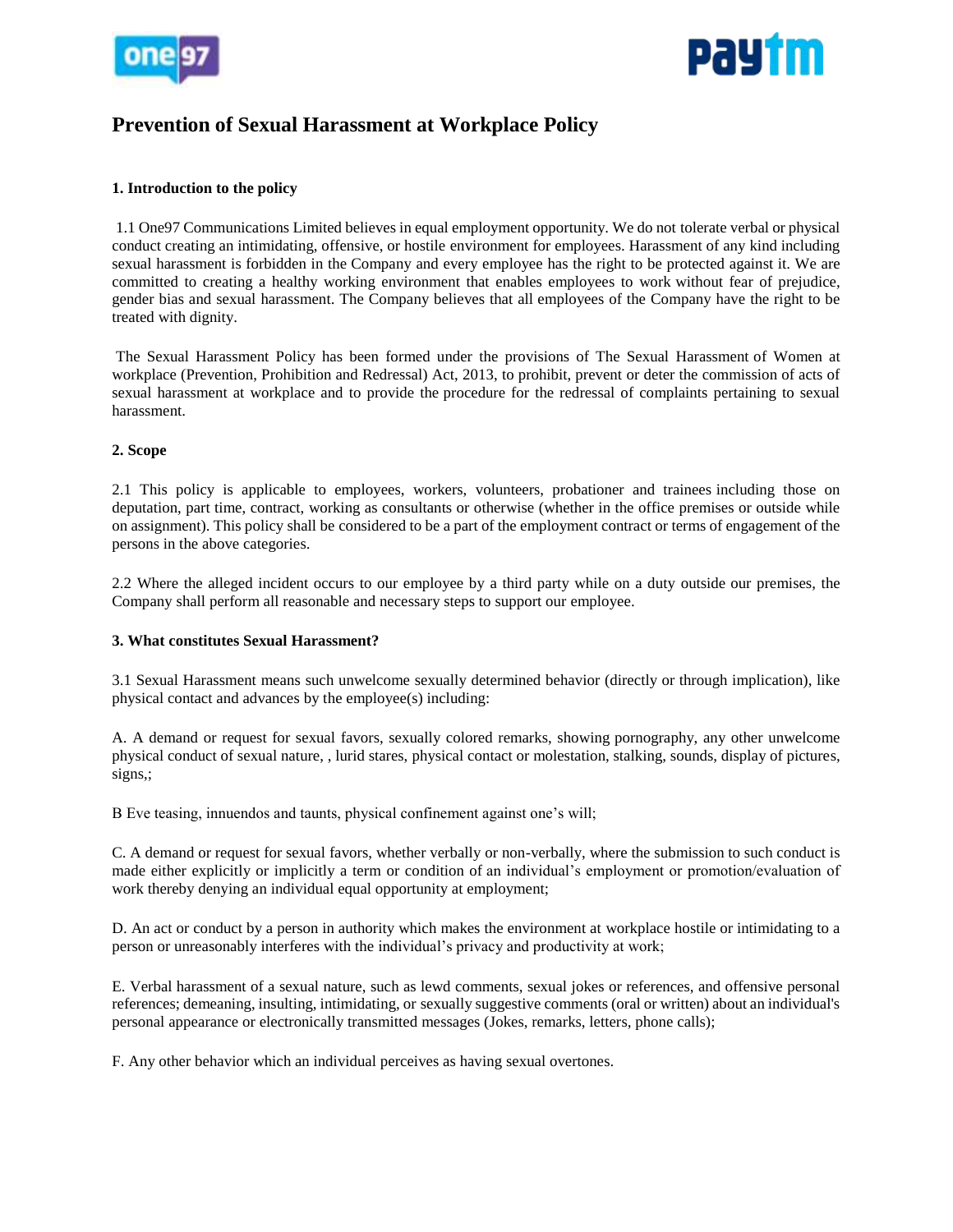



**4. Helpline/counselling Number : 7291989972** (You may whatsapp or call on this number) or **Email Us** at confide@paytm.com (exclusive group ID for women employees.) or to reach the Internal Complaints Committee, **Email** at: icc@paytm.com

#### **5. Redressal system**

5.1 If you are working for our Company and in the course of your work, you have been sexually harassed by anyone through means which are mentioned in Section 3.0, we urge you to come forward with a written complaint as early as you can. Your complaint will be taken seriously and confidentiality would be maintained by us in the matter. We will have zero tolerance towards such practices once they are proven.

A complaint with respect to sexual harassment may be made by a written or electronic application addressed to [the Internal Complaints Committee, through the President / or to any member of the Internal Complaints Committee]. The Company may prescribe a format for filing complaints, which may be used by employees to make the process more efficient.

The Internal Complaints Committee may administer a declaration form to verify that the contents of the complaint are true and genuine, before it proceeds further with the complaint.

Where necessary (for example, when the complaint is incomplete), the complainant may be contacted to provide further details in relation to the complaint to enable the Internal Complaints Committee to appreciate the situation more comprehensively. The complaint must be given to the persons specified above within 3 months of the occurrence (the complaint can be made within 6 months if the person is able to prove that there were some exceptional circumstances due to which complaint could not be made earlier) and we advise you to be vigilant and keep any document with you which can be used to substantiate an allegation. The redressal system will work based on other evidence if you cannot produce any documentary evidence.

If the complainant cannot make a written complaint because of physical or mental incapacity or death, the legal heirs can make the complaint on her behalf.

5.2 A Complaint Redressal Committee is constituted for our company by the management to look into the matters concerning sexual harassment.

The Committee consists of following persons:

| <b>One97 Communications Limited</b> |                                             |
|-------------------------------------|---------------------------------------------|
| S. No                               | <b>Current Members List</b>                 |
| I                                   | Ms. Neha Bhardwaj (President)               |
| П                                   | Ms. Smita Rajan                             |
| Ш                                   | Ms. Neha Agarwal                            |
| IV                                  | Ms. Divya Chakravarthy                      |
| V                                   | Ms. Sugandha Attri                          |
| VI                                  | Ms. Sreekala Krishnadas                     |
| VII                                 | Ms. Sneha Baldewa                           |
| <b>VIII</b>                         | Mr. Abhijit Prasad                          |
| IX                                  | Mr. Ashish Banga                            |
| X                                   | Ms. Monica Majithia (Independent<br>Member) |
| XI                                  | Rachna Roy (Independent<br>Ms.<br>Member)   |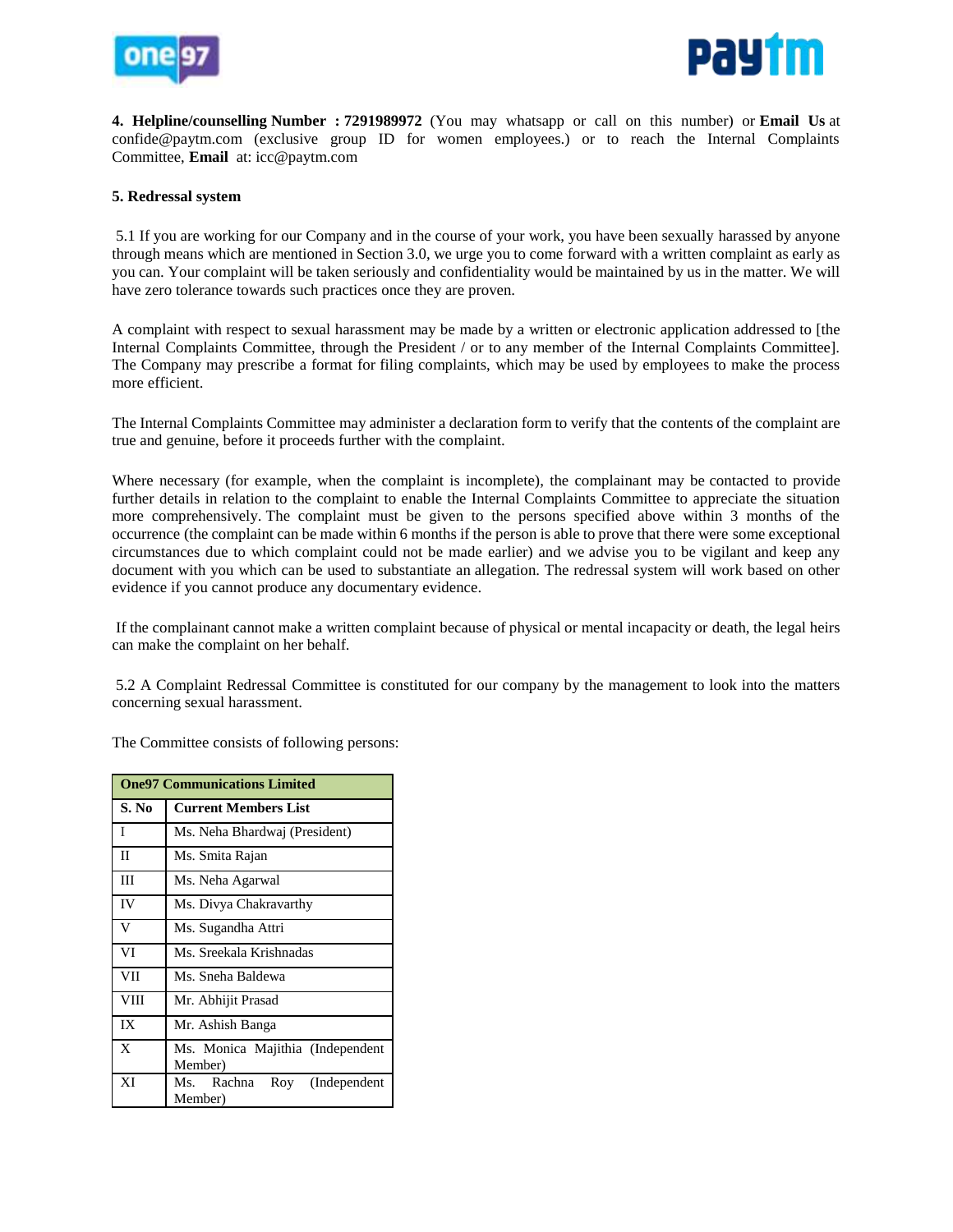



Note: At least half of the nominated members should be females.

A complainant can approach any member of the committee with her written complaint. 4.2 The President and other members of the committee shall hold office for such period, not exceeding three years, from the date of their nomination as may be specified by the employer.

#### **5.3 Redressal Mechanism:**

Once the complaint is received by the Committee:

i. The person who is accused by the complainant will be informed that a complaint has been filed against him (he will be made aware of the details of the allegation and also the name of the complainant as it would be necessary for proper inquiry) and no unfair acts of retaliation or unethical action will be tolerated.

ii. The complainant has the opportunity to ask for conciliation proceedings by having communication with the accused in the presence of the Committee. Please note that in such conciliation the complainant cannot demand monetary compensation.

iii. The Committee shall provide the copies of the settlement as recorded during conciliation to the aggrieved employee and the respondent. If the matter has been settled by conciliation but the respondent is not complying with the terms and conditions, the aggrieved party can approach the Committee for Redressal.

iv. The Committee will question both the complainant and the alleged accused separately. If required, the person who has been named as a witness will need to provide the necessary information to assist in resolving the matter satisfactorily.

v. The Committee shall call upon all witnesses mentioned by both the parties.

vi. The Committee can ask for specific documents from a person if it feels that they are important for the purpose of investigation.

vii. The complainant has the option to seek transfer or leave so that the inquiry process can continue smoothly and to prevent recurrence of similar situations or discomfort to the complainant. The leave can extend for a maximum period of 3 months. Leave granted under this provision will be paid leave and will not be counted in the number of leaves that the complainant is statutorily entitled to. The complainant may be required to work from home, if it is practicable, keeping in mind the nature of work of the complainant, health and mental condition. However, the complainant is under a good faith obligation and shall not abuse the process to request unjustifiably long periods of leave, keeping in mind the economic effects of the leave to the organization. The Committee shall have the discretion to grant leave of an appropriate duration, depending on the facts and circumstances of the case, or grant an alternate measure such as transferring the employee or the accused, as it deems fit.

Where leave is granted to the complainant, the Committee shall make best attempts to ensure speedy completion of the inquiry process and to minimize adverse economic consequences to the Company arising out of the absence of the complainant from the workplace.

viii. The complainant and the accused shall be informed of the outcome of the investigation. The investigation shall be completed within 3 months of the receipt of the complaint. If the investigation reveals that the complainant has been sexually harassed as claimed, the accused will be subjected to disciplinary action accordingly.

A. The report of the investigation shall be supplied to the employer (or the District Officer), the accused and the complainant within 10 days of completion of the investigation.